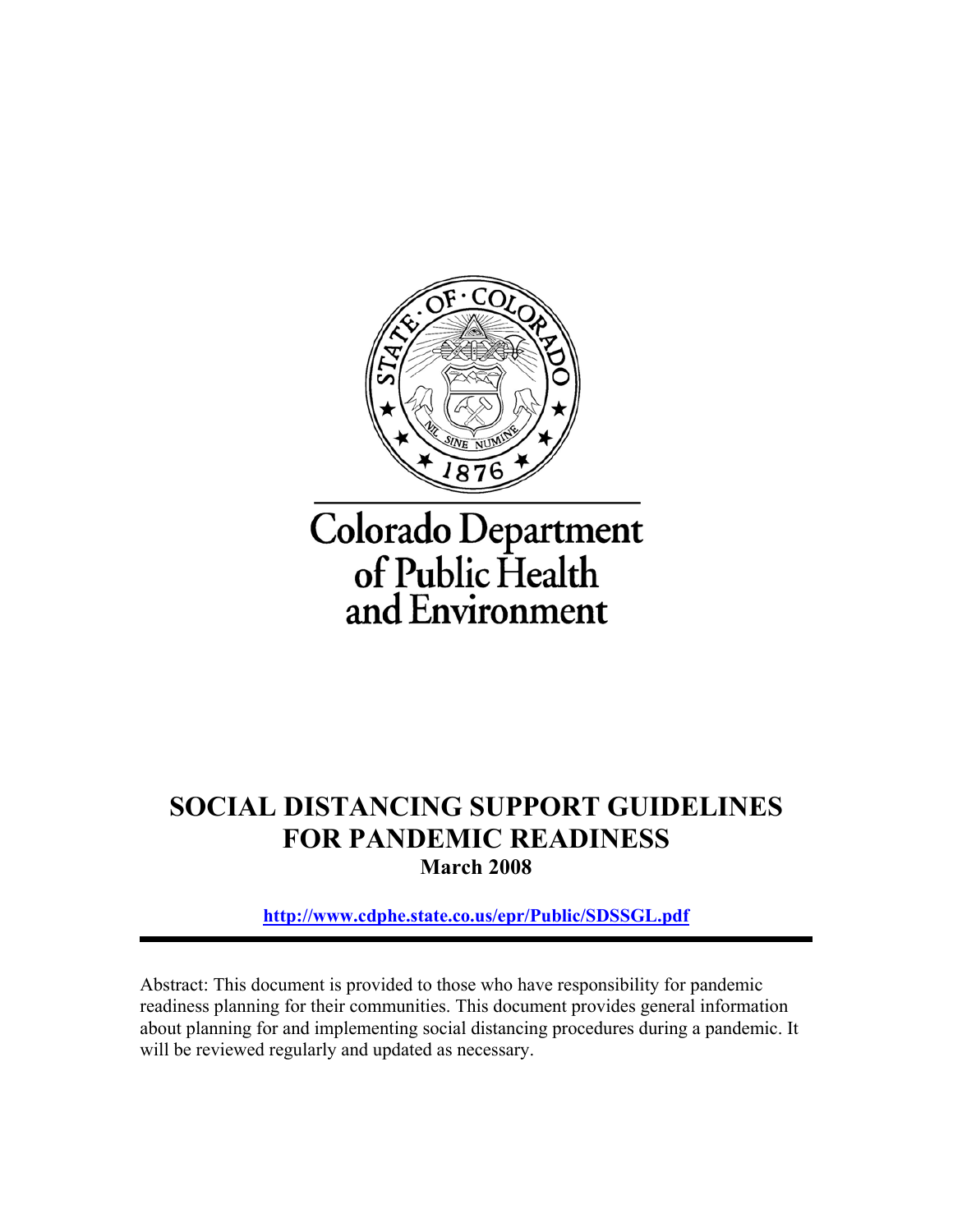# **Table of Contents**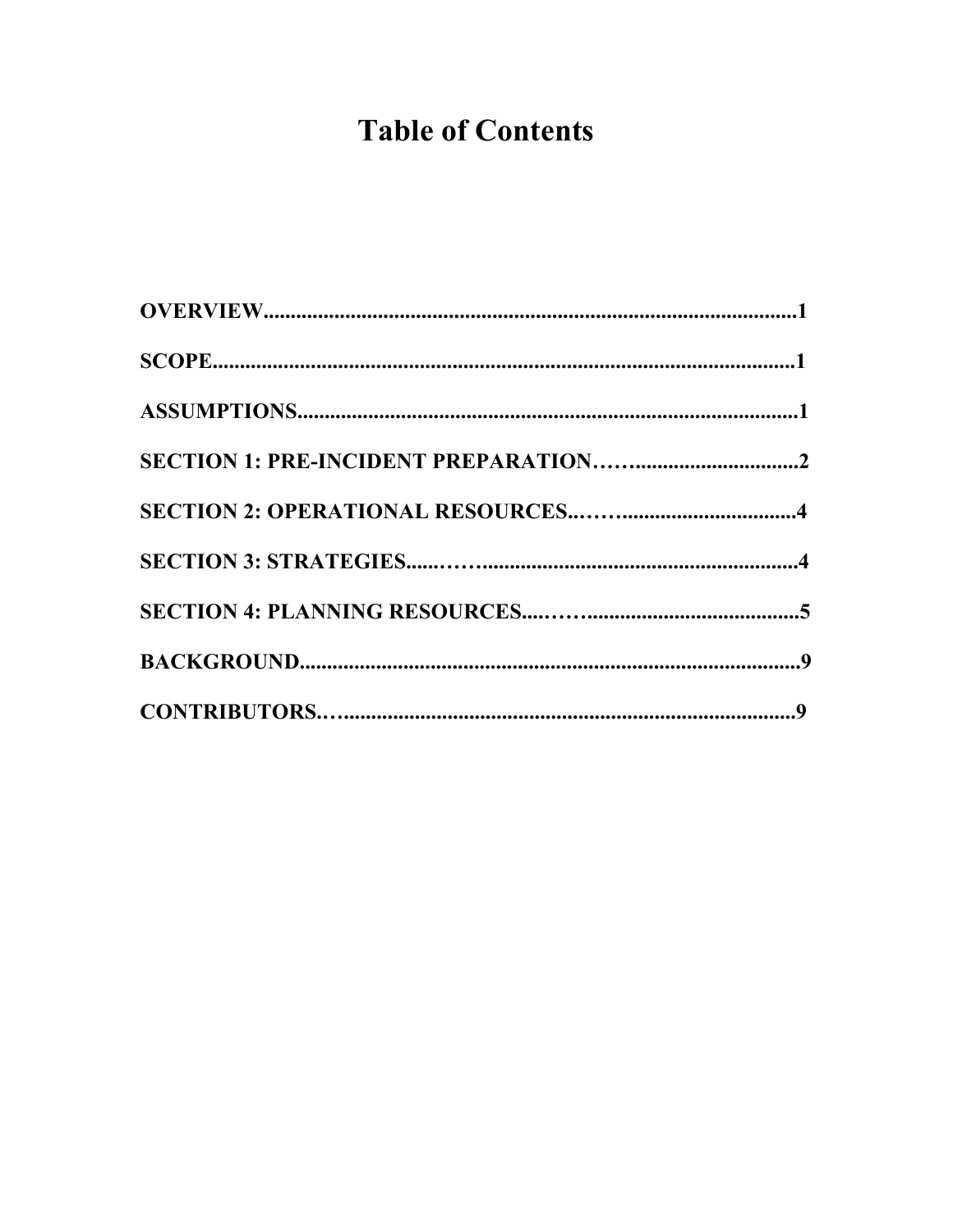### **Social Distancing Support Guidelines**

### **OVERVIEW**

The purpose of this document is to provide information and guidelines to local officials for social distancing planning.

Social distancing is defined to include measures that increase the distance between individuals. These interventions can be applied to individuals, large groups or an entire community or region. They are designed to reduce personal interactions and thereby the risk of disease transmission. Some options include:

- Canceling events (concerts, movie theaters, etc.).
- Canceling school classes and events.
- Canceling church services and activities.
- Shutting down or limiting mass transit.
- Declaring "snow days", asking everyone to stay home and closing "non-essential" businesses, schools, churches etc. "Non-essential" means those facilities that do not maintain primary functions in the community.

Social distancing would be implemented during a health emergency when extraordinary measures are required to control the spread of disease or infection. Be aware that state and federal laws **may** be modified, suspended or enacted in response to a pandemic.

This document is designed to assist you in developing your own plan by providing resources, guidelines and links related to pandemic influenza. Be sure to involve your legal counsel as necessary throughout this process. If you have printed this document, you can find the website addresses referenced in it in **SECTION 4, Planning Resources.** 

### **SCOPE**

**This is not a plan.** These guidelines are intended to provide direction and resources to local officials during the planning and implementation phases of a pandemic emergency, while remaining general enough to allow for flexibility at the local level.

**SECTION 1: PRE-INCIDENT PREPARATION,** provides guidelines and pre-incident considerations to assist in planning for continuity of essential needs, services and supplies for the community and its residents.

**SECTION 2: OPERATIONAL RESOURCES,** provides a list of operational resources to assist in planning and implementing social distancing. This list should not be considered all-inclusive, as there may also be additional local resources available to the community that should be considered.

**SECTION 3: STRATEGIES,** provides strategies that may be useful in planning and implementing social distancing. Local needs and resources should be taken into consideration when preparing social distancing strategies.

**SECTION 4: PLANNING RESOURCES,** provides a comprehensive list of social distancing resources, including print and Web based material, as well as points of contact for access to existing planning materials.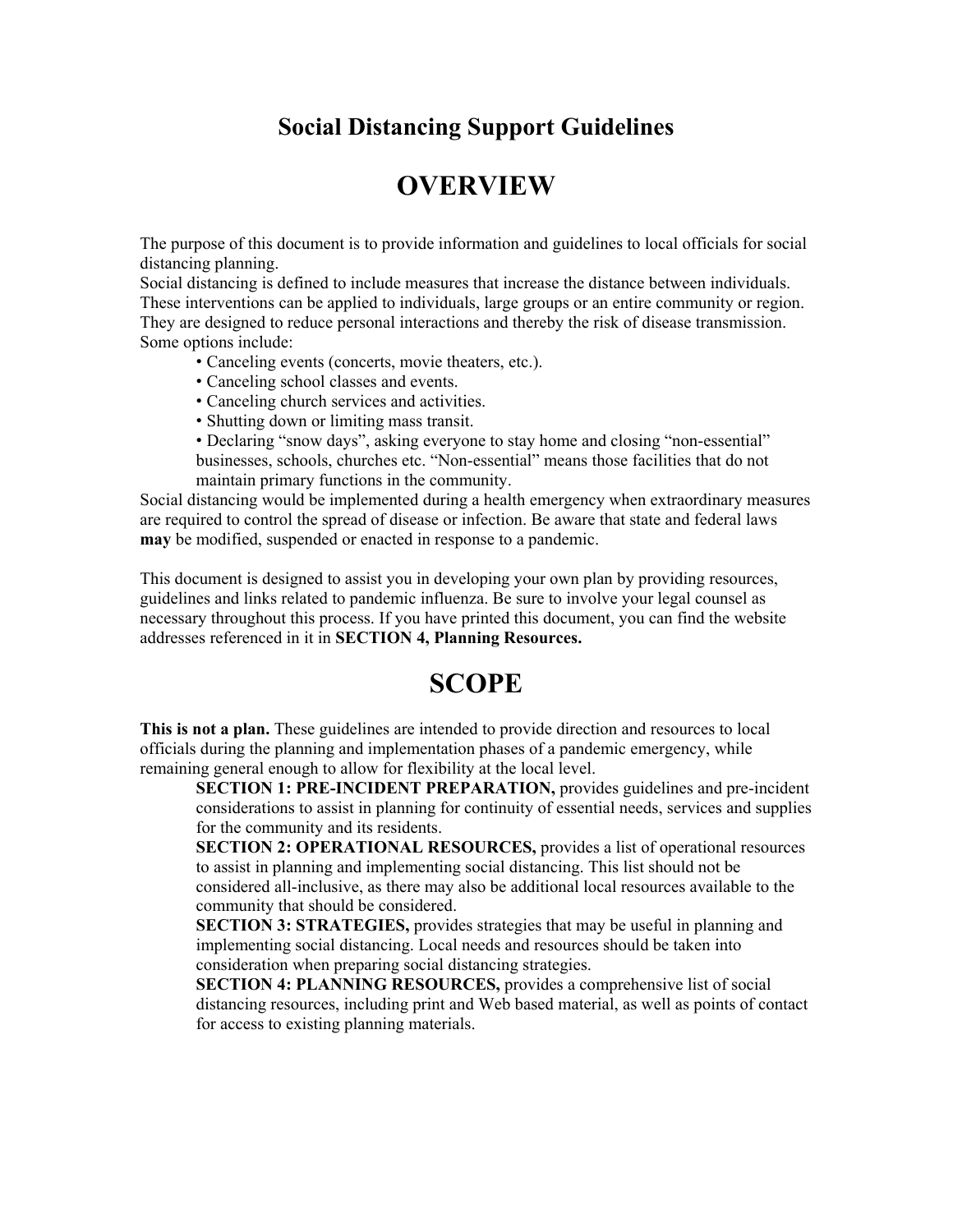## **ASSUMPTIONS**

The following assumptions are provided as a basis for planning for social distancing in the event of a pandemic. These assumptions are specific to influenza pandemic and are not universal to all emergencies.

- Officials and experts do not know how long a pandemic could last. Communities may be affected in waves that last between six and eight weeks that may continue for up to 18 months.
- State and federal laws may be modified, suspended or enacted in response to a pandemic.
- Healthcare resources will likely be stretched beyond capacity.
- Up to 40% of your workforce may be absent at one time.
- Social and economic disruption is likely.
- If infected, people may be ill for approximately two weeks.
- Susceptibility to the outbreak is universal.

## **SECTION 1: PRE-INCIDENT PREPARATION**

#### **Coordination**

- o Coordinate social distancing planning with existing regional/local all-hazards coordinators and emergency preparedness, mental health and public health personnel as part of local emergency planning efforts.
- o Local public health:
	- See listing of local public health and environmental health agencies in Colorado at http://www.cdphe.state.co.us/as/locallist.asp.
- o Regional emergency management and public health representatives:
	- See listing of local emergency managers and Colorado Division of Emergency Management field staff at http://www.dola.state.co.us/oem/localem.htm
- o Local and county emergency planning groups:
	- Fire department
	- **Law enforcement**
	- Local Emergency Planning Committee (LEPC)

#### **General Preparedness**

- o Stress personal preparedness and planning (see SECTION 4: RESOURCES).
- o Encourage building a stockpile of essential supplies. Campaign for "When you go to the store, buy one more" as a method of building personal stockpiles of essential supplies.
	- Checklist of essential supplies at http://www.readycolorado.com/packakit.php
- o Encourage businesses, social support agencies and community groups to develop pandemic/social distancing plans and to communicate them to their affected populations.
	- Will they implement/eliminate delivery, etc.?
	- Will hours of operation change?
	- Make available **Guidelines for Business Pandemic Readiness:**  http://www.cdphe.state.co.us/bt/public/businesspanready.pdf

#### **First responders**

- o Determine that first responder agencies have pandemic/social distancing plans.
- o Ensure that first responders are trained in the use of Personal Protective Equipment (PPE) and have a supply available.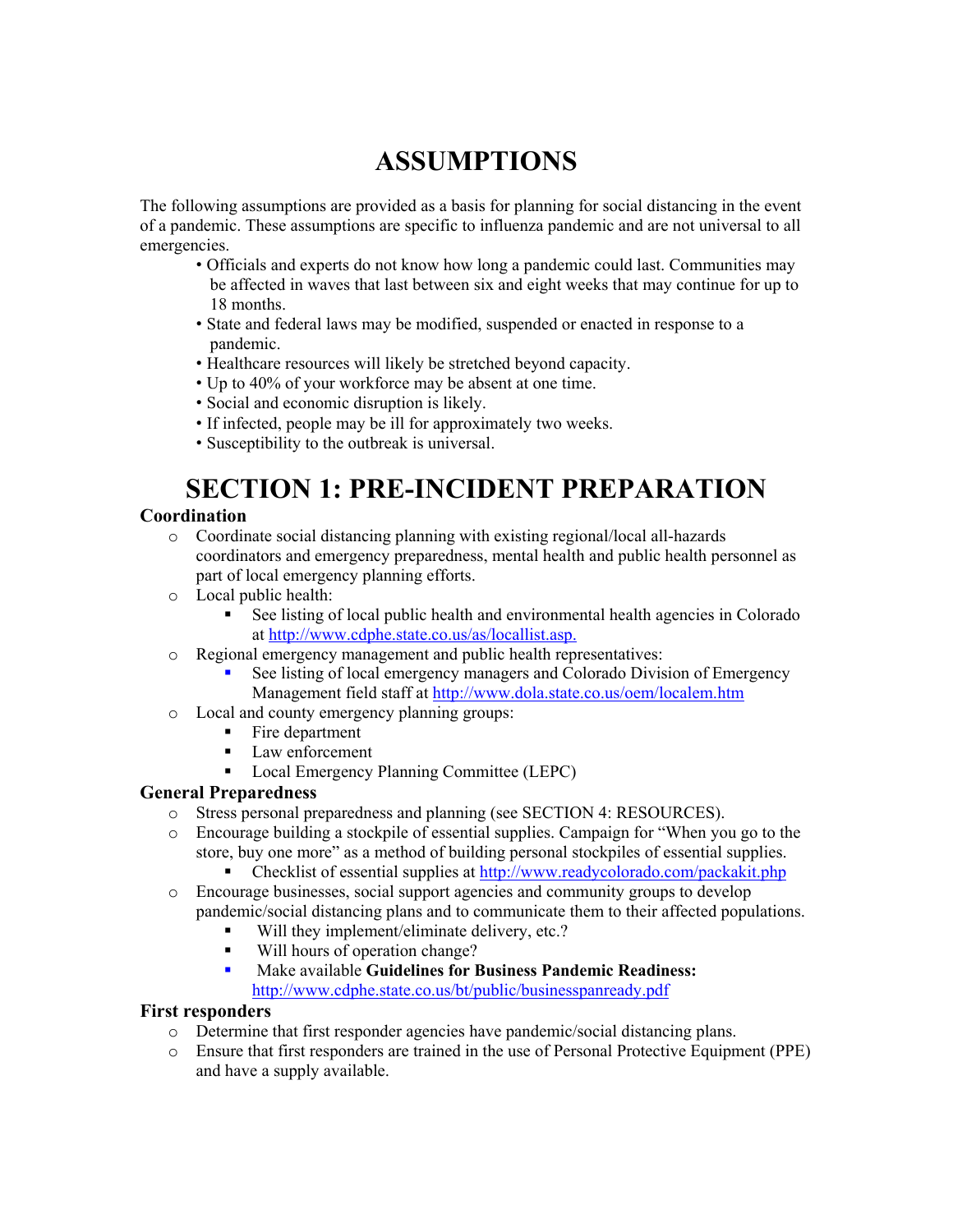#### **High Risk Populations**

- o Identify high-risk populations. Provide guidance to those caring for high-risk individuals.
- o Ensure medical personnel are issued appropriate Personal Protective Equipment (PPE) and training to minimize potential risks

#### **Food**

- o Determine if delivery is an option for homebound people.
- o Determine what resources exist for food distribution.
	- **Local groceries**
	- Food banks
	- Restaurant delivery services, etc.
	- Meals on wheels type programs
- o Identify local food banks, including faith based organizations, and local resources for food distribution to the needy.
- o Determine if grocery stores have infection control measures, i.e.: alcohol based wipes for carts at the doors.
- o Discourage frequent shopping trips through a campaign encouraging "Make a list one trip a week".

#### **Water**

- o Plan for limited supplies and provide conservation tips and alternative resources such as the water stored in the water heater.
- o Provide safety tips if alternate sources are required such as:<br>
Boiling water
	- Boiling water.
	- Water filters, purification tabs.

#### **Energy**

- o Plan for disruptions in service.
	- $Heat$
	- $\blacksquare$  Light.
	- Fuel for home and vehicles.

#### **Mail Delivery**

o Consider the business continuity plans of mail and package delivery services when social distancing policies are implemented during a pandemic.

#### **Banking**

- $\circ$  Determine that the banking industry has pandemic/social distancing business continuity plans.
- o Encourage electronic banking, and/or ATM use.

#### **Prescriptions/Medical Equipment**

- o Determine that your medical supply companies have plans to ensure delivery of supplies during a pandemic.
	- Is delivery/mail order an option?
	- Encourage drive-through pharmacy facilities for drop-off/pick up for essential medications to limit direct person-to-person contact.

#### **Medical care**

- o Identify local hospitals/clinics. Determine that they have pandemic/social distancing business continuity plans.
- o Collaborate with your local public health representative to identify where people would go to receive appropriate care and the location of facilities that are treating specific medical conditions.
- o Encourage individuals to collaborate with their personal physicians on planning for their medical needs.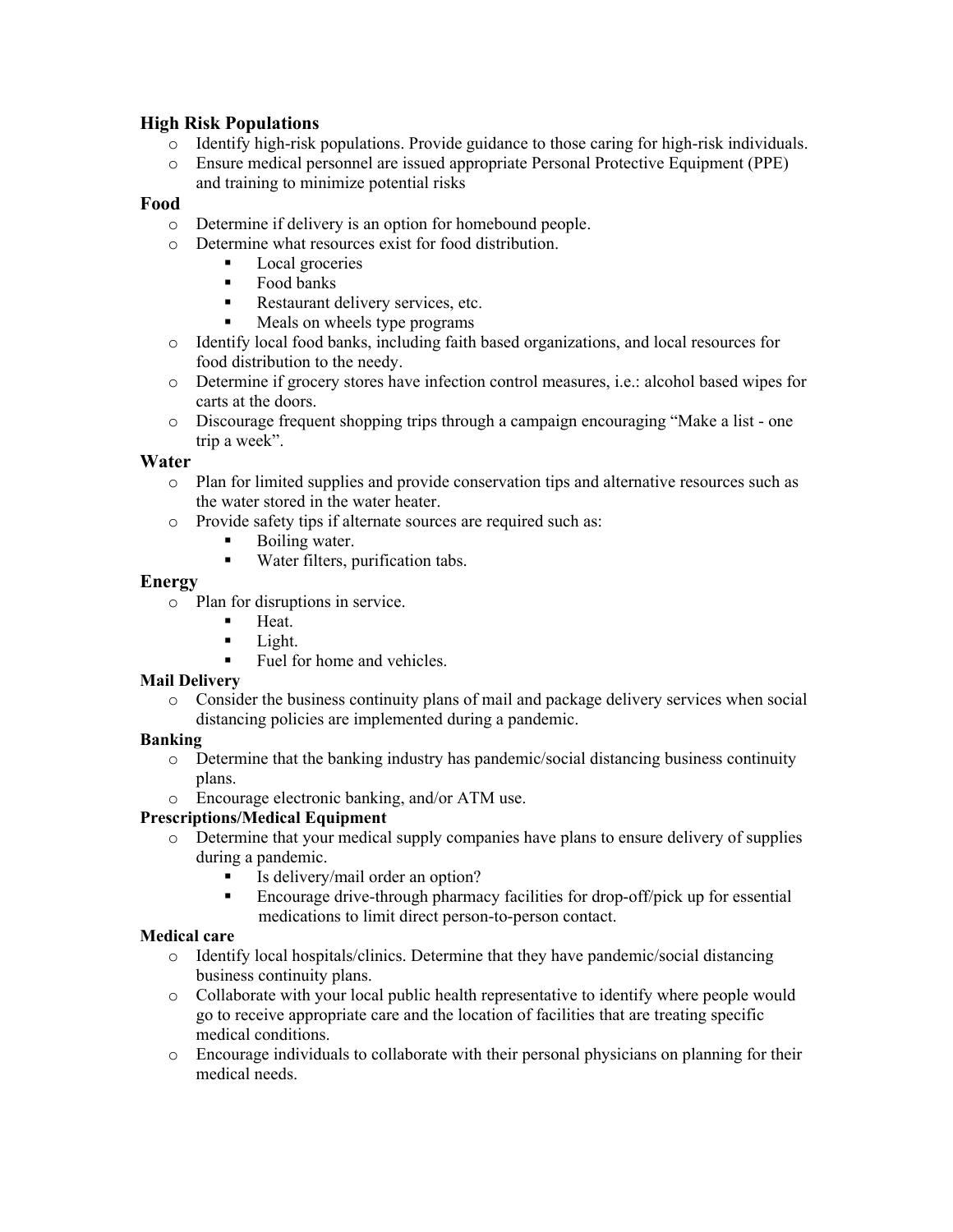- o Encourage education on planning for and caring for the ill at home. Consider the needs of elderly, special needs individuals, children, pet care, etc.
- o Encourage use of a Nurse Line or Triage Line as a source for health information and referrals.

#### **Personal documentation**

- o Encourage individuals to complete:
	- Emergency contact lists.
	- **Personal medical history/records.**
	- **Insurance records.**
	- Legal documents (medical power of attorney, will, etc.).

#### **Preventive health measures**

- o Encourage the use the Centers for Disease Control and Prevention (CDC) guidelines for personal protection and distribute these guidelines to the community. <http://www.cdc.gov/flu/protect/covercough.htm.>
- o Provide safety tips for personal protection:
	- Emphasize, "cover your cough" and "wash your hands".
	- Discourage shaking hands and physical contact.
	- Encourage non-contact greetings.

#### **Information**

- o Develop a social distancing communication plan for your community.
	- Determine if "2-1-1" is available as a resource in your community ("2-1-1" is also available on the internet).
	- Develop and test procedures to disseminate current information to the public re: school closings, event cancellations, business closures, clinic sites, continuity plans for mail delivery, police, fire department, local public offices, vaccination sites, etc.
	- Consider reverse 9-1-1 and other methods of communication.
	- Establish primary and secondary media spokespersons.
	- Establish and maintain a current list of appropriate contacts for agencies and organizations.
	- Consider communications to special populations in the area (i.e. non-English speakers, homeless population, medically homebound, etc.)
- o Construct messages that encourage people to work from home whenever possible and to remain home at other times.
- o Define the reasons for going out (to obtain food and essential medication), and give tips on minimizing trips.

## **SECTION 2: OPERATIONAL RESOURCES**

#### **CO-HELP**

o CO-HELP is the primary telephone resource hotline to deliver health department messages, announcements, social distancing instructions, and pandemic information to the public. The toll free number is **1-877-462-2911**.

#### **Nurse Line (Triage Line)**

- o Advise people experiencing symptoms or feeling ill to remain at home and to call their appropriate nurse line for support.
- o Consider publishing a listing of nurse lines available in your region.
- o Provide the information to your local "2-1-1".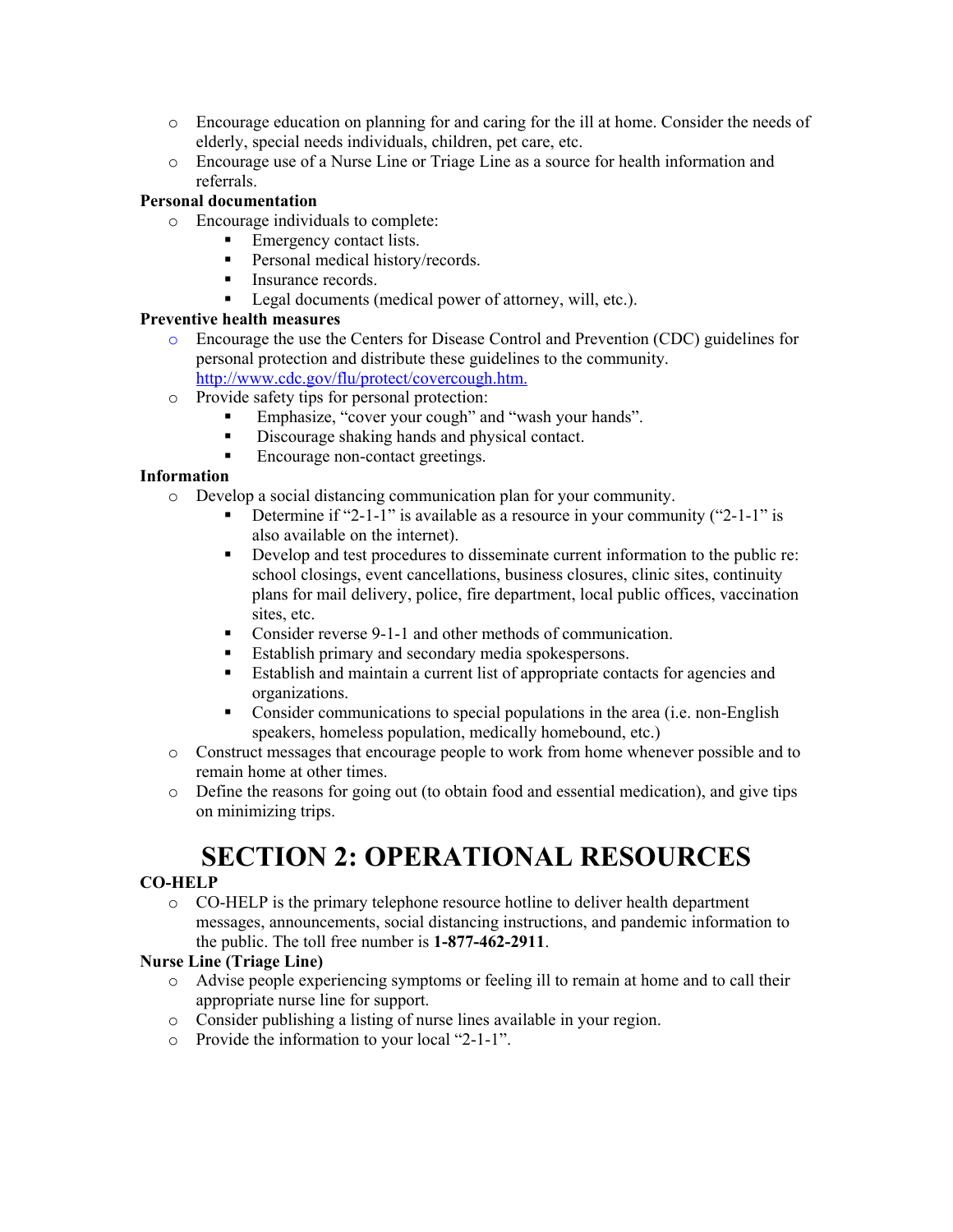#### **"2-1-1"**

- $\circ$  "2-1-1" provides residents with an easy-to-remember and universally recognizable phone number to help them make a critical connection to health and human services. It is critical that "2-1-1" is kept abreast of resources available and current referral information.
- $\circ$  You can provide the information to "2-1-1" and instruct your residents and community businesses to call "2-1-1" for streamlined access to current information.

#### **Local public health**

o Ensure local public health is included in planning efforts. They will be able to provide current information on pandemic progress. See listing of local public health and environmental health agencies in Colorado**.**

<http://www.cdphe.state.co.us/as/locallist.asp>

#### **Community, Civic & Cultural Organizations**

- o Identify community based organizations and cultural/community leaders and include them in local planning efforts.
	- Colorado Coalition for the Homeless
	- **CERT/Citizen Corps**
	- Neighborhood and/or homeowner associations
	- Neighborhood watch groups
	- **VFW, Elks, Kiwanis, etc.**

#### **Faith Based Organizations**

o Develop partnerships with local faith based organizations. They may be able to provide education and assistance in pre-planning for community members in need. Determine their willingness and capability to assist with pandemic planning and response.

#### **Food Banks**

o Determine local food bank resources and capabilities and provide your local "2-1-1" (and the media if appropriate) information regarding what is available, locations and hours.

#### **Homeless Shelters**

o Include local shelters in planning and determining social distancing resources they could provide for homeless or displaced individuals and families.

## **SECTION 3: STRATEGIES**

This section provides general strategies for implementing social distancing procedures. These guidelines should be used to help develop local social distancing policies and procedures, taking into consideration the Pre-incident Preparedness and Operational Resources discussed in SECTIONS 1 and 2. The strategies in this section should not be considered all-inclusive, but will assist local government officials in developing their own plans for social distancing.

#### **Implementation**

- o Work with regional/local all-hazards coordinators and emergency preparedness, mental health and public health personnel to implement appropriate social distancing strategies.
- o A graduated implementation of social distancing may be necessary because a pandemic may occur in waves.
- o All social distancing strategies may not need to be implemented simultaneously.

#### **Provide accurate and timely pandemic information to the public.**

- $\circ$  "2-1-1"
- o CO-HELP.
- o Media updates at regular specified times.
- o Internet.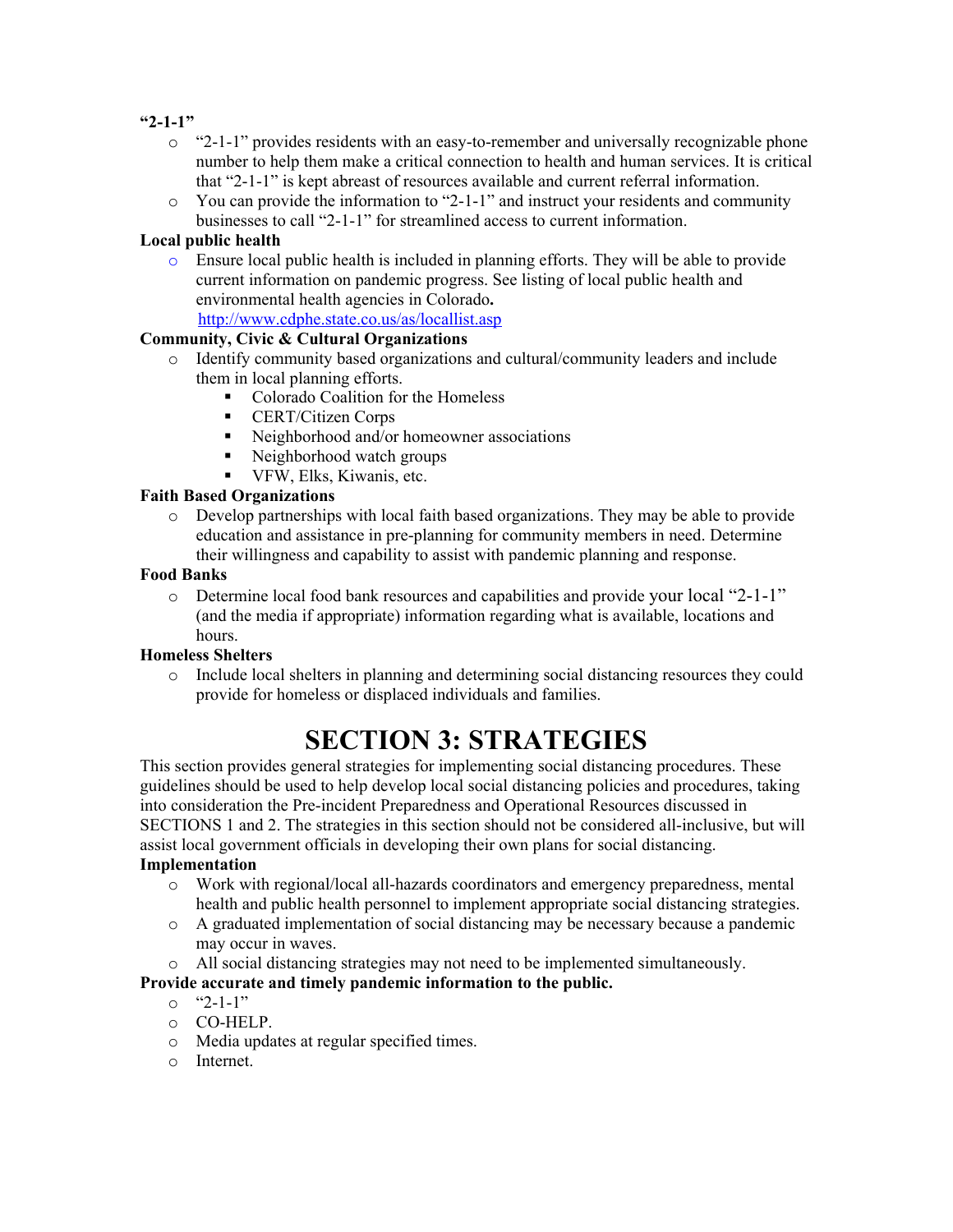#### **Encourage businesses, schools, churches, etc. to implement their plans. Medical support**

- o Utilize existing nurse lines, hotlines and call centers.
- o Provide current information to the public regarding where people may receive appropriate care. Give the location of facilities treating specific medical conditions.

#### **Community**

o Activate community, civic and cultural organizations for support at the neighborhood level.

#### **CO-HELP (1-877-462-2911)**

o Utilize CO-HELP as a primary telephone resource hotline to deliver messages, announcements, and FAQ's prepared by the health department. Current topics include pandemic flu, Avian flu, and seasonal influenza.

## **SECTION 4: PLANNING RESOURCES**

**"2-1-1"** - National abbreviated dialing code for free access to health and human services information and referral that makes a critical connection between individuals and families in need and the appropriate community-based organizations and government agencies.

**Locate your local "2-1-1" in Colorado** 

<http://www.211colorado.org/>org

**Locate your local "2-1-1" across the United States**  [http://www.211.org](http://www.211.org/)

**American Red Cross – Mile High Chapter** – Non-profit organization whose mission is to provide relief to victims of disaster and help people prevent, prepare for and respond to emergencies. <http://www.denver-redcross.org/>

#### **Special items of interest from ARC-MHC:**

**Denver Red Cross Community Preparedness** – brochures and other preparedness documents on pandemic flu.

[http://www.denver-redcross.org/site/PageServer?pagename=preparedness\\_pubs](http://www.denver-redcross.org/site/PageServer?pagename=preparedness_pubs)

#### **Home Care for Pandemic Flu**

[http://www.denver-](http://www.denver-redcross.org/site/DocServer/RC_PandemicFluBrochure.pdf?docID=1381)

[redcross.org/site/DocServer/RC\\_PandemicFluBrochure.pdf?docID=1381](http://www.denver-redcross.org/site/DocServer/RC_PandemicFluBrochure.pdf?docID=1381) **Family Preparedness Fact Sheet** 

[http://www.denver-redcross.org/site/DocServer/pan\\_flu\\_fam\\_prepared\\_fs.pdf?do](http://www.denver-redcross.org/site/DocServer/pan_flu_fam_prepared_fs.pdf?do) **Preparing for a Flu Pandemic Fact Sheet (Coping and Emotional Well-Being)**  http://www.denver-redcross.org/site/DocServer/pan\_flu\_coping\_emotional\_wellbeing.pdf?docID=2122

**Association of Contingency Planners (ACP)** - is a non-profit trade association dedicated to fostering professional growth and development in effective Contingency & Business Resumption Planning. <http://www.acp-international.com/>

#### **Colorado Rocky Mountain Chapter**

<http://www.crmc-acp.org/>

#### **Special items of interest from ACP:**

**Pandemic/Avian Flu Planning Information and Tools – a collection of websites, white** papers and other resources to help businesses plan for a pandemic. <http://www.acp-international.com/pandemic.html>

**Centers for Disease Control and Prevention -** Principal US Government agency charged with protecting the health and safety of all Americans. <http://www.cdc.gov/>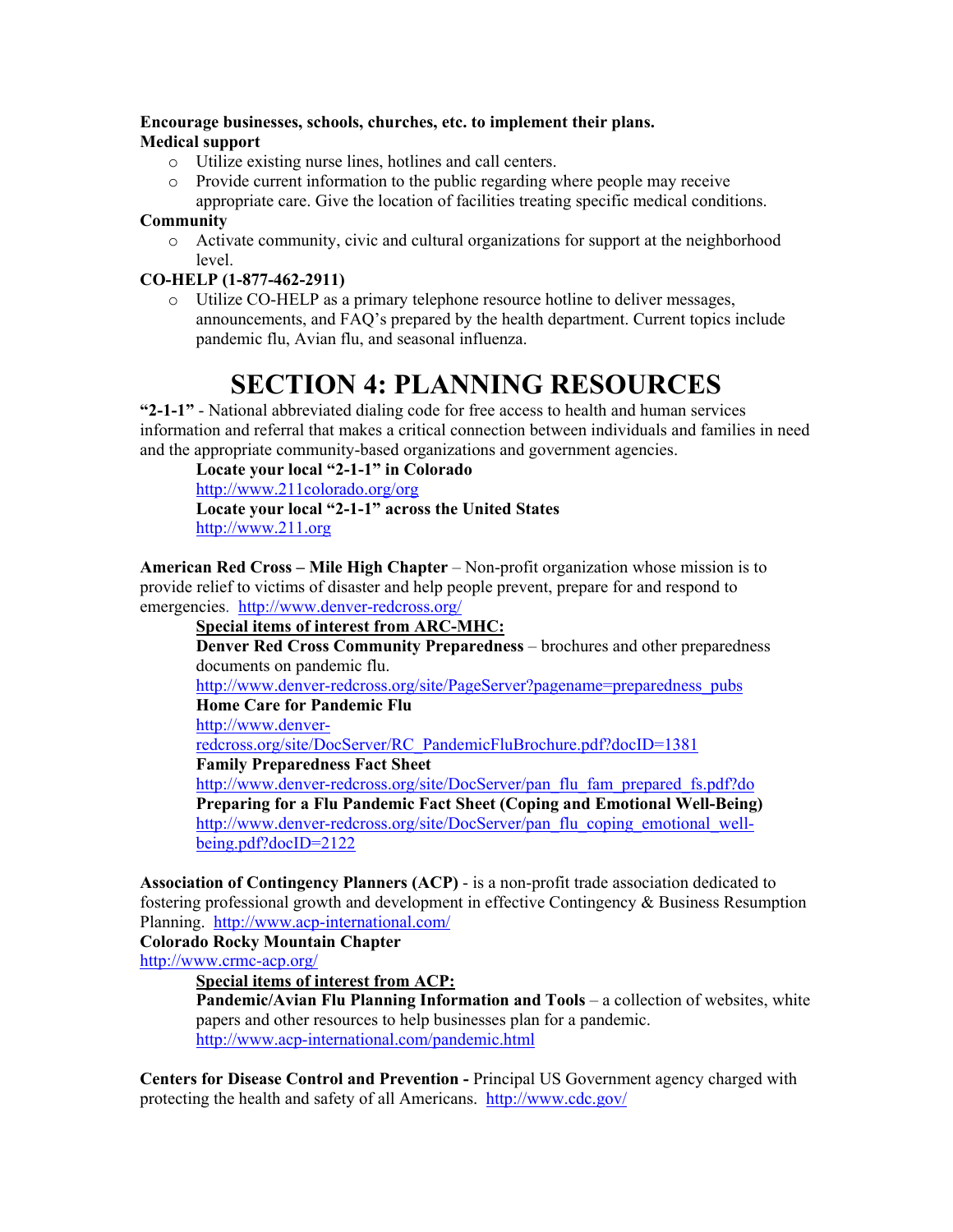**Special items of interest from CDC: Seasonal Influenza Information**  <http://www.cdc.gov/flu/> **Site for Social Distancing**  <http://www.cdc.gov/ncidod/EID/vol12no11/06-0255.htm> **Healthy Schools, Healthy Youth website**  <http://www.cdc.gov/HealthyYouth/index.htm> **Emergency and Risk Communication**  <http://www.bt.cdc.gov/erc/> **Infection Control Information Cover Your Cough**  <http://www.cdc.gov/flu/protect/covercough.htm> **Flu Gallery—Patient Education Materials**  [http://www.cdc.gov/flu/professionals/flugallery/posters.htm#healthyhabits](http://www.cdc.gov/flu/professionals/flugallery/posters.htm)

**Colorado Association of Emergency Managers (CEMA)** - A non-profit professional association representing emergency managers and others throughout the State of Colorado dedicated to the promotion of activities in the four phases of emergency management: preparedness, mitigation, response and recovery. <http://www.cemacolorado.com/>

**Colorado Community Health Network (CCHN)** – A non-profit membership association representing Colorado's Community Health Centers, whose mission is to increase access to high quality health care for people in need in Colorado. <http://www.cchn.org/>

**Colorado Department of Human Services - Division of Mental Health (CDMH)** – State agency division whose mission is to ensure culturally competent, comprehensive care that promotes individual, family, and community resiliency and recovery through providing to the public mental health system expertise in policy, program development, evaluation, quality improvement, training, consultation and resource acquisition.

<http://www.cdhs.state.co.us/dmh>

#### **Special items of interest from CDMH:**

**CDMH's Disaster Preparedness and Response Department** has a website that carries useful information for pandemic planning and behavioral health issues (note the underscore between the word disaster and home). [http://www.cdhs.state.co.us/dmh/disaster\\_home.htm](http://www.cdhs.state.co.us/dmh/disaster_home.htm)

**Colorado Department of Local Affairs (DOLA) –** State agency that provides financial and technical assistance to local governments throughout Colorado. <http://www.dola.state.co.us/>

#### **Special items of interest from DOLA:**

Link to local emergency managers and Colorado Division of Emergency Management field staff<http://www.dola.state.co.us/oem/localem.htm>

**Colorado Department of Public Health and Environment (CDPHE)** – State agency committed to protecting and preserving the health and environment of the people of Colorado. <http://www.cdphe.state.co.us/>

#### **Special items of interest from CDPHE:**

**Pandemic Influenza Planning – fact sheets, information and planning tools.**  <http://www.cdphe.state.co.us/bt/panflu.html>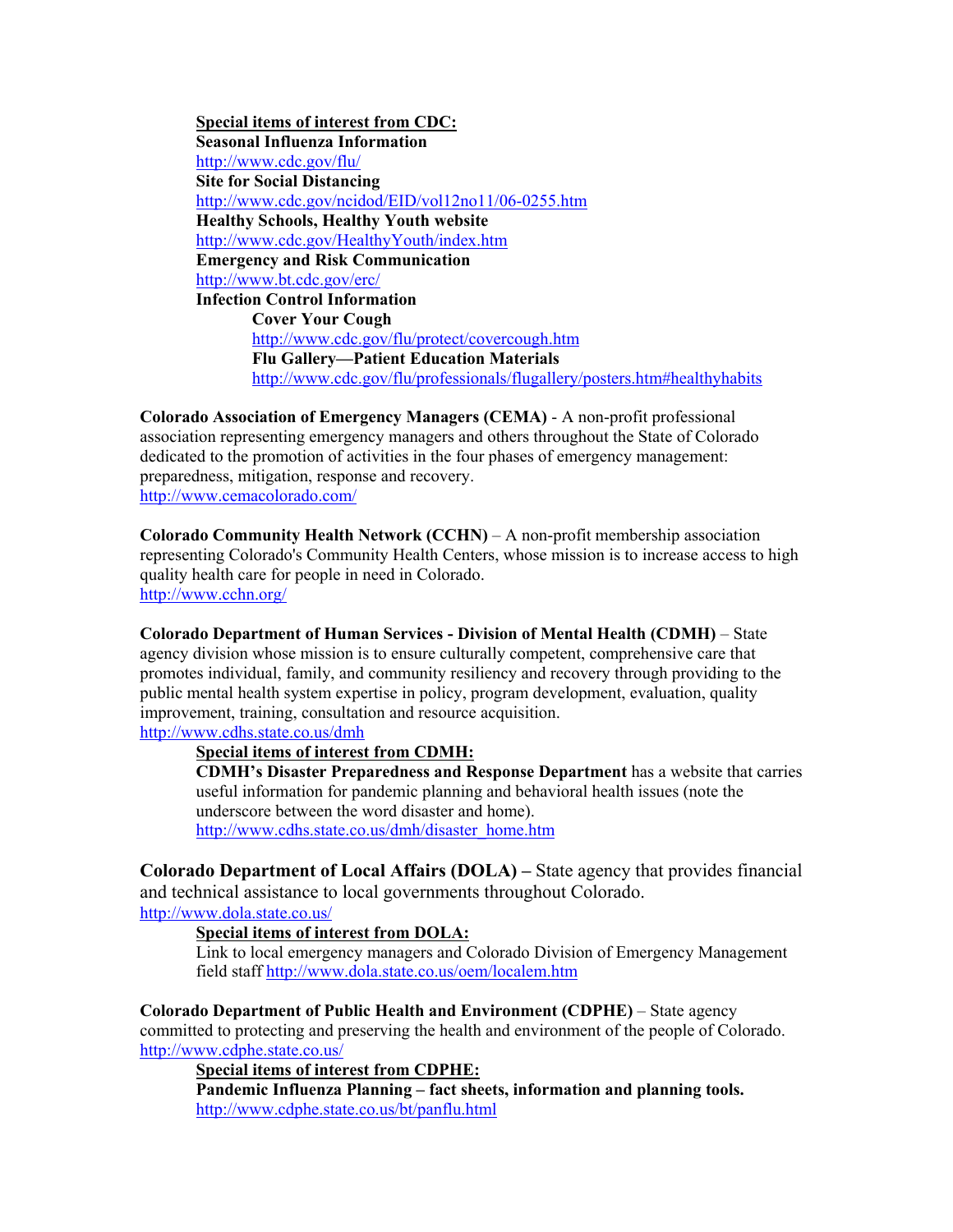**Listing of local public health and environmental health agencies in Colorado.**  <http://www.cdphe.state.co.us/as/locallist.asp> **Pandemic Influenza Q & A**  <http://www.cdphe.state.co.us/dc/Influenza/avian/panflu%5Ffact.pdf> **Avian Influenza Q & A**  <http://www.cdphe.state.co.us/dc/Influenza/avian/avianflu%5Ffact.pdf> **CDPHE Disease Control and Environmental Epidemiology Division Influenza Website— Colorado Influenza Statistics (weekly surveillance update)**  <http://www.cdphe.state.co.us/dc/Influenza/index.html> **Guidelines for Business Pandemic Readiness**  <http://www.cdphe.state.co.us/bt/public/businesspanready.pdf> **Guidelines for Education: Planning for Pandemic Readiness**  <http://www.cdphe.state.co.us/epr/Public/educationpanready.pdf>

**Colorado Rural Health Centers** - Enhancing rural healthcare services in Colorado through information, education, grants, tools and linkages. [http://www.coruralhealth.org](http://www.coruralhealth.org/)

**Colorado Safety Association (CSA) –** A not-for-profit, non-governmental educational organization specializing in occupational safety and health issues and serves as the Colorado Chapter of the National Safety Council. <http://www.coloradosafety.org/>

**Contingency Planning and Management (CPM)** – Magazine and article archives on business continuity planning topics. Free registration required for access, includes free subscription to their magazine. <http://www.contingencyplanning.com/>

**Special items of interest from CPM: BCP Handbook** – articles on contingency planning, continuity of information and exercising your contingency planning teams. <http://www.contingencyplanning.com/tools/bcphandbook/>

**Denver Regional Council of Governments (DRCOG)** -- A non-profit association of 52 local governments offers information and other resources on a variety of topics including teleworking. <http://www.drcog.com/>

**Federal Emergency Management Agency** (FEMA) – Emergency management information in nearly 30 categories; directory of contacts, disaster reports, education and links. <http://www.fema.gov/>

**Special items of interest at FEMA: Online, independent study course to design and conduct a disaster recovery exercise.**  <http://training.fema.gov/EMIWeb/IS/is139.asp> **Information for use in emergency planning and response**  <http://www.fema.gov/emergency/reports/index.shtm> **Resources for parents and teachers**  <http://www.fema.gov/kids/teacher.htm> **Preparedness and Training**  <http://www.fema.gov/government/prepare.shtm>

**Global Security.Org -** Additional information on Social Distancing [http://www.globalsecurity.org/security/ops/hsc-scen-3\\_flu-pandemic-distancing.htm](http://www.globalsecurity.org/security/ops/hsc-scen-3_flu-pandemic-distancing.htm)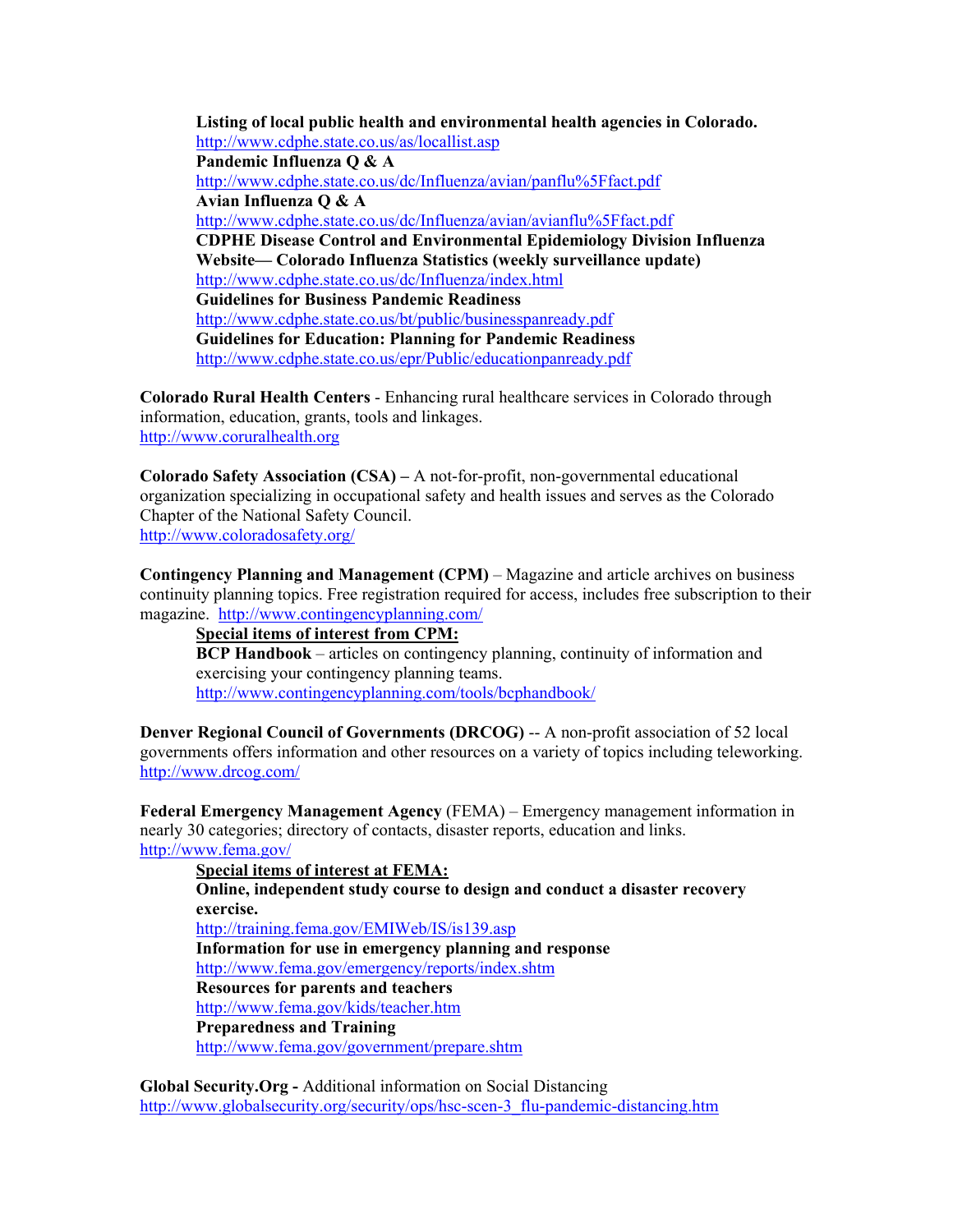**Institute for Business and Home Safety** (IBHS) – Non-profit association whose mission is to reduce the social and economic effects of natural disasters and other property losses by conducting research and advocating improved construction, maintenance and preparation practices. <http://www.ibhs.org/>

#### **Special items of interest from IBHS:**

**Open for Business** – Disaster planning toolkit for small to medium sized businesses. [http://www.ibhs.org/business\\_protection/](http://www.ibhs.org/business_protection/)

**Pan American Heath Organization** - Information and updates about pandemic influenza and planning.<http://www.paho.org/english/ad/dpc/cd/flu-pan.htm>

**Pandemic Flu.gov** – One stop access to U.S. government avian and pandemic flu information. <http://www.pandemicflu.gov/>

**Special items of interest from pandemicflu.gov:**

**National Strategy** – U.S. Government plan and strategy overview. [http://www.pandemicflu.gov/plan/tab1.html#national](http://www.pandemicflu.gov/plan/tab1.html)

**READYColorado.com** and **Ready.Gov** are designed to help every Coloradoan become prepared to respond to and recover from a wide array of disasters ... both natural and human-caused. Here, you'll find disaster planning and response tools, checklists, strategies and information. <http://www.readycolorado.org/>

**Homeland Security Preparedness & Training** 

<http://www.ready.gov/>

**Senior Housing Options, Inc.** – A non-profit organization whose mission is to provide and promote quality affordable housing and services in a caring environment for older adults in Colorado.

<http://www.seniorhousingoptions.org/>

#### **Social Distancing Sample Policies:**

**US Mint**  [http://www.opm.gov/pandemic/agency/agency.asp - 8](http://www.opm.gov/pandemic/agency/agency.asp) **Longwood University**  [http://www.longwood.edu/health/education/health/pandemicflu/docs/pandemic\\_flu\\_socia](http://www.longwood.edu/health/education/health/pandemicflu/docs/pandemic_flu_social_distancing_measures_and_business_continuation_at_longwood_university.pdf) [l\\_distancing\\_measures\\_and\\_business\\_continuation\\_at\\_longwood\\_university.pdf](http://www.longwood.edu/health/education/health/pandemicflu/docs/pandemic_flu_social_distancing_measures_and_business_continuation_at_longwood_university.pdf)

#### **Social Distancing Validation Studies:**

**Computer simulation study**  [http://www.upmc-biosecurity.org/website/biosecurity\\_briefing/archive/ -10-27](http://www.upmc-biosecurity.org/website/biosecurity_briefing/archive/ -10-27- influenza/content/2006/10_october_2006/2006computersimulatesocdistancepanattackrates.html) [influenza/content/2006/10\\_october\\_2006/2006computersimulatesocdistancepanattackrate](http://www.upmc-biosecurity.org/website/biosecurity_briefing/archive/ -10-27- influenza/content/2006/10_october_2006/2006computersimulatesocdistancepanattackrates.html) [s.html](http://www.upmc-biosecurity.org/website/biosecurity_briefing/archive/ -10-27- influenza/content/2006/10_october_2006/2006computersimulatesocdistancepanattackrates.html) **CDC research study**  <http://www.cdc.gov/ncidod/EID/vol12no11/06-0255.htm> **Bloomberg.com news report**  <http://www.bloomberg.com/apps/news?pid=20601103&sid=aM6f0p4ovJCI&refer=us>

U.S. Small Business Administration (SBA) – A federal agency providing information, services and other resources to small businesses. <http://www.sba.gov/>